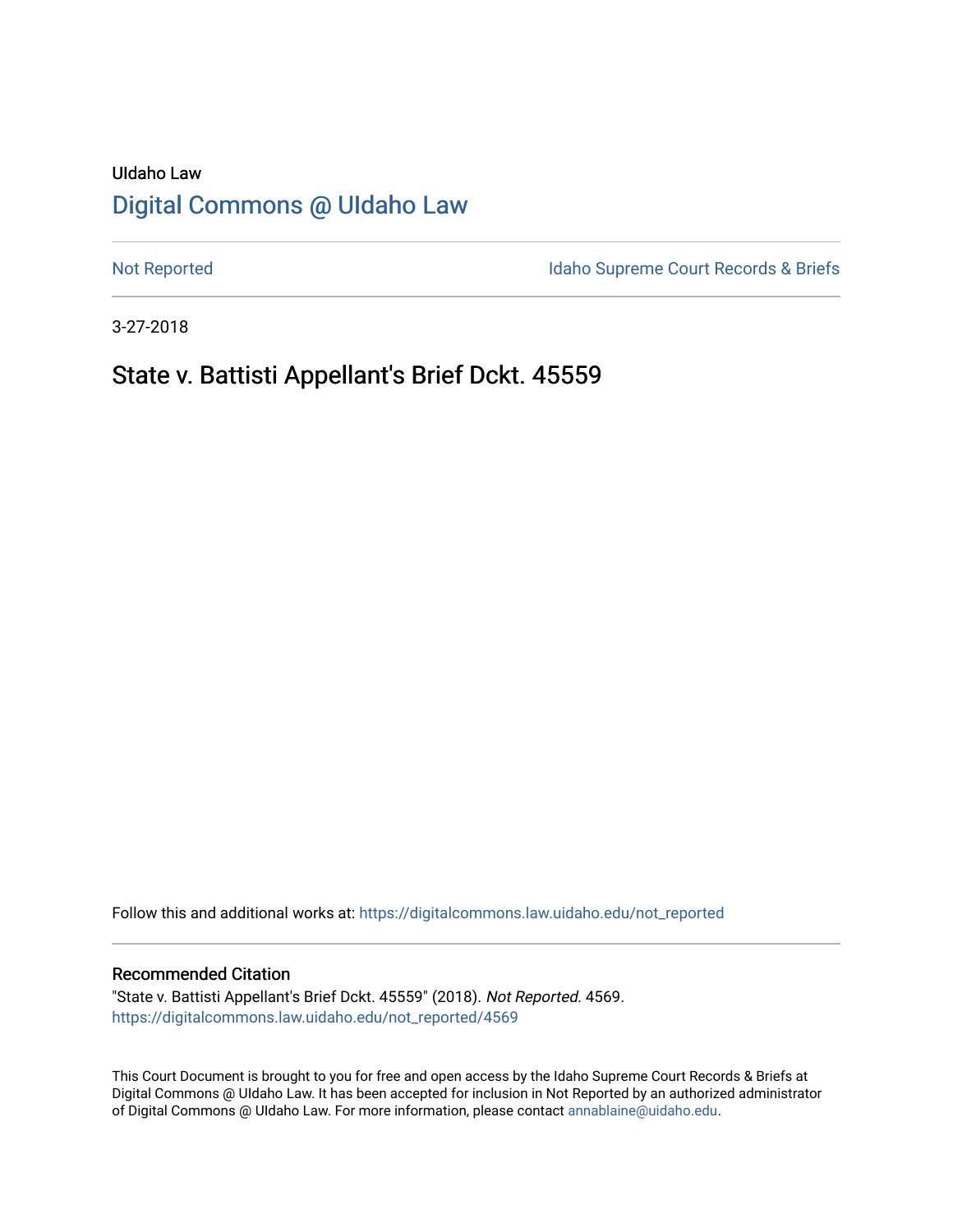ERIC D. FREDERICKSEN State Appellate Public Defender I.S.B. #6555

LARA E. ANDERSON Deputy State Appellate Public Defender I.S.B. #9855 322 E. Front Street, Suite 570 Boise, Idaho 83702 Phone: (208) 334-2712 Fax: (208) 334-2985 E-mail: documents@sapd.state.id.us

#### IN THE SUPREME COURT OF THE STATE OF IDAHO

| STATE OF IDAHO,         |                                 |  |
|-------------------------|---------------------------------|--|
|                         | NO. 45559                       |  |
| Plaintiff-Respondent,   |                                 |  |
|                         | ADA COUNTY NO. CR-FE-2014-10855 |  |
| V.                      |                                 |  |
|                         |                                 |  |
| MITCH MATTHEW BATTISTI, | <b>APPELLANT'S BRIEF</b>        |  |
|                         |                                 |  |
| Defendant-Appellant.    |                                 |  |
|                         |                                 |  |

### STATEMENT OF THE CASE

Pursuant to a plea agreement, Matthew Battisti pled guilty to a single count of aggravated assault against his significant other. He received a unified sentence of five years, with two years fixed, and the district court retained jurisdiction. In December 2015, after successful completion of a "rider," execution of Mr. Battisti's sentence was suspended and he was placed on felony probation. Almost two years later, Mr. Battisti came before the district court for an alleged probation violation, which he admitted. The district court thereafter revoked his probation and executed his original sentence. On appeal, Mr. Battisti asserts the district court abused its discretion by revoking his probation.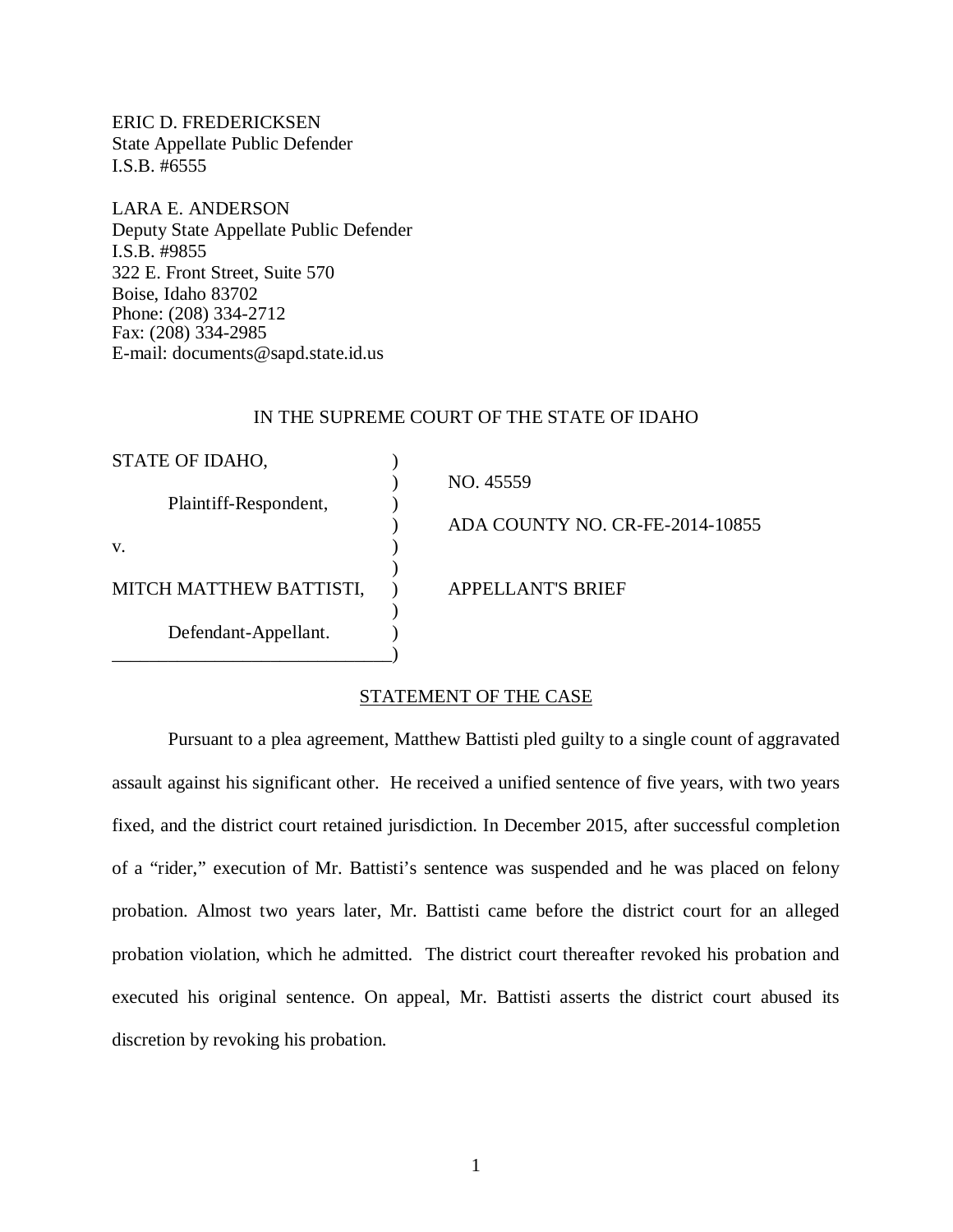### Statement of the Facts & Course of Proceedings

According to the police reports attached to the pre-sentence investigation report ("PSI"), on July 26, 2014, Mr. Battisti and his significant other, Mary Rosenkrance-Oates ("Ms. Oates"), got into an altercation.<sup>[1](#page-2-0)</sup> Employees from a designated driver service simultaneously arrived on scene after being summoned to Ms. Oates' location, and reported to police they saw Mr. Battisti grabbing Ms. Oates around the neck and choking her for several seconds. (PSI, p.134.) When police responded to investigate, they found Mr. Battisti and Ms. Oates asleep together in the master bedroom. (PSI, p.134.) Ms. Oates had a red mark on her front lower neck area and under her left eye, and blood inside her lower lip. Mr. Battisti had scratch marks that had scabbed on his neck. (PSI, pp.96, 101-104.) Both parties had been drinking. (PSI, pp.119-120.) During questioning, Ms. Oates denied being in an altercation with Mr. Battisti. (PSI, p.120.) Mr. Battisti was initially charged with attempted strangulation. (R., p.38.) Some of the alleged facts were disputed.

Ms. Oates provided a sentencing statement, advising she had "never been threatened, or concerned for her safety while being with Mitch Battisti," that the cab drivers arriving at her house overreacted, and that she was upset and shocked when the police broke down her door, blew a hole in the wall, started the carpet on fire and arrested Mitch." (PSI, p.140.) Mr. Battisti nonetheless entered a guilty plea to an amended charge of aggravated assault. (R., pp.38, 92-94.) On May 11, 2015, the district court sentenced Mr. Battisti to a unified five year term, with two years fixed, and retained jurisdiction. (R., pp.114-115.)

<span id="page-2-0"></span><sup>&</sup>lt;sup>1</sup> Mr. Battisti refers to aspect of the record titled, "PSI" which is a 392 page document incorporating several prior Presentence Investigation documents, police reports, assessments, and a rider review.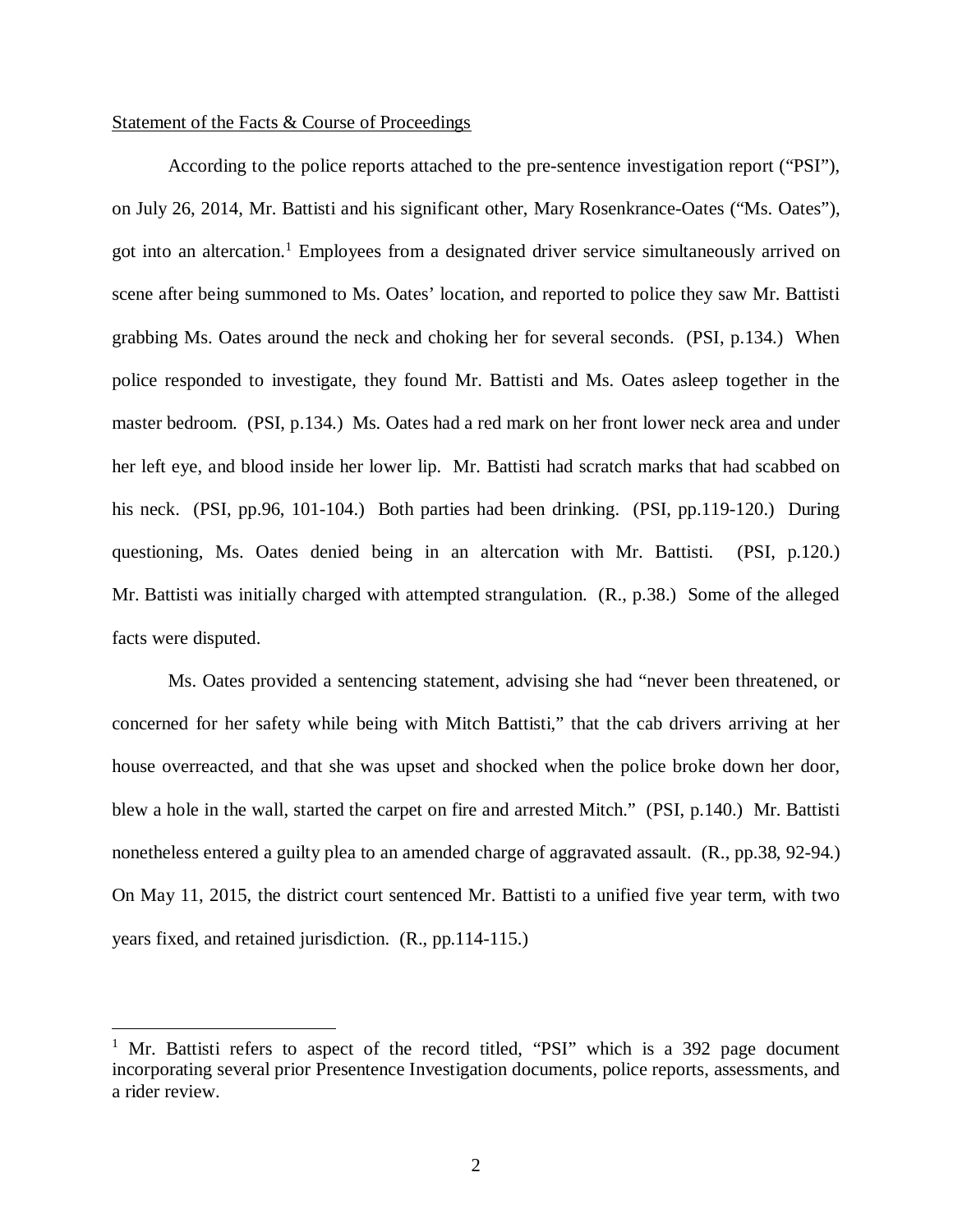Mr. Battisti performed well during his rider, and earned a grant of probation in December of 2015. (R., pp.119-123.) Nineteen months later, the State alleged Mr. Battisti violated his probation by committing a new battery upon Ms. Oates and possessing alcohol. (R., pp.134- 135.) According to the police reports, Ms. Oates called 911 because she and Mr. Battisti had gotten into an argument and Mr. Battisti struck her, causing injuries to her eye, face and lips. (PSI, p.284.) Ms. Oates was treated at the scene by EMS staff. (PSI, p.284.) At a probation revocation hearing, Mr. Battisti admitted the violations. (R., p.144; Plea Tr., p.5, Ls.16-25 – p.6, Ls.1-8.) The district court revoked his probation and executed his sentence. (R., pp.146-147.) Mr. Battisti also filed a motion to reduce his sentence pursuant to Idaho Criminal Rule 35 ("Rule  $35$ "), which was denied.<sup>[2](#page-3-0)</sup> On appeal, Mr. Battisti asserts the district court abused its discretion when it revoked his probation in light of mitigating factors.

#### ISSUE

Did the district court abuse its discretion in revoking Mr. Battisti's probation and executing his five year prison sentence?

#### ARGUMENT

Mr. Battisti asserts that the district court abused its discretion when it revoked his probation and executed his original sentence without full consideration of the mitigating circumstances. The standards of this Court's review for such claims on appeal are set forth in the Idaho Court of Appeals' Opinion in *State v. Hoskins*:

When a trial court revokes a defendant's probation, the court possesses authority under I.C.R. 35 to *sua sponte* reduce the sentence. The decision whether to do so is committed to the discretion of the court. Rule 35 also allows the defendant to

<span id="page-3-0"></span><sup>&</sup>lt;sup>2</sup> The district court's Order Denying Motion for Reconsideration Under ICR 35 was filed February 2, 2018, but is not included in the record; however, Mr. Battisti does not challenge the denial of his Rule 35 motion. *State v. Huffman*, 144 Idaho 201 (2006).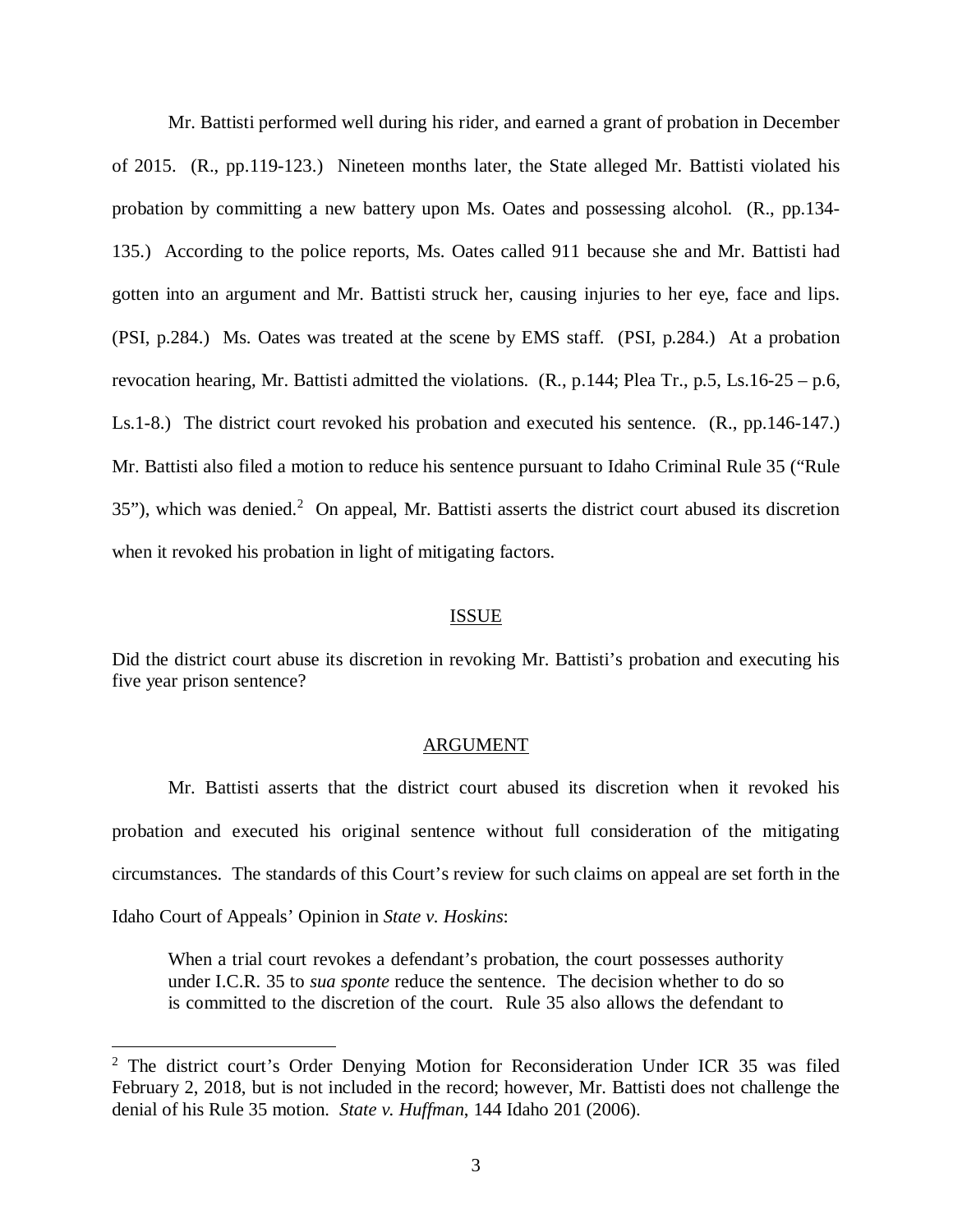file a motion for reduction of a sentence within fourteen days after issuance of an order revoking probation, and Hoskins filed such a motion here. A motion for a sentence reduction under this rule is essentially a request for leniency which is addressed to the sound discretion of the sentencing court. On appeal, our criteria for review of rulings on Rule 35 motions are the same as those applied in determining whether the original sentence was reasonable. The defendant bears the burden of showing that the sentence is unreasonably harsh in light of the primary objective of protecting society and the related goals of deterrence, rehabilitation and retribution. Our focus on review is upon the nature of the offense and the character of the offender. When we review a sentence that is ordered into execution following a period of probation, we do not base our review upon only the facts existing when the sentence was imposed. Rather, we examine all the circumstances bearing upon the decision to revoke probation and require execution of the sentence, including events that occurred between the original pronouncement of the sentence and the revocation of probation.

131 Idaho 670, 672 (Ct. App. 1998) (internal citations omitted). Here, the court failed to fully consider Mr. Battisti's early acceptance of responsibility, positive performance on probation, amenability to treatment and rehabilitation, and family support.

To begin with, Mr. Battisti promptly plead guilty to the Valley County misdemeanor involving Ms. Oates, which formed the basis of his probation violation. He likewise admitted violating his probation as opposed to demanding a hearing. (R., p.144.) This early acceptance of responsibility is mitigating. *See State v. Shideler*, 103 Idaho 593, 594 (1982). Moreover, acknowledgment of guilt and acceptance of responsibility by the defendant are critical first steps toward rehabilitation. *See State v. Kellis*, 148 Idaho 812, 815 (Ct. App. 2010). This represented Mr. Battisti's first violation of probation since his January 2015, conviction, and Mr. Battisti's prior progress on probation warrants recognition.

Although the August 2017 probation violation conduct was distressing, particularly due to the fact that it involved the same victim from the underlying crime and caused her injuries, it appears to have been an isolated incident, and was misdemeanor as opposed to felony conduct. (R., p.144.) Up to that point, Mr. Battisti had performed violation-free, and was doing very well in other areas of his life. For instance, he had been living at the same home for several years,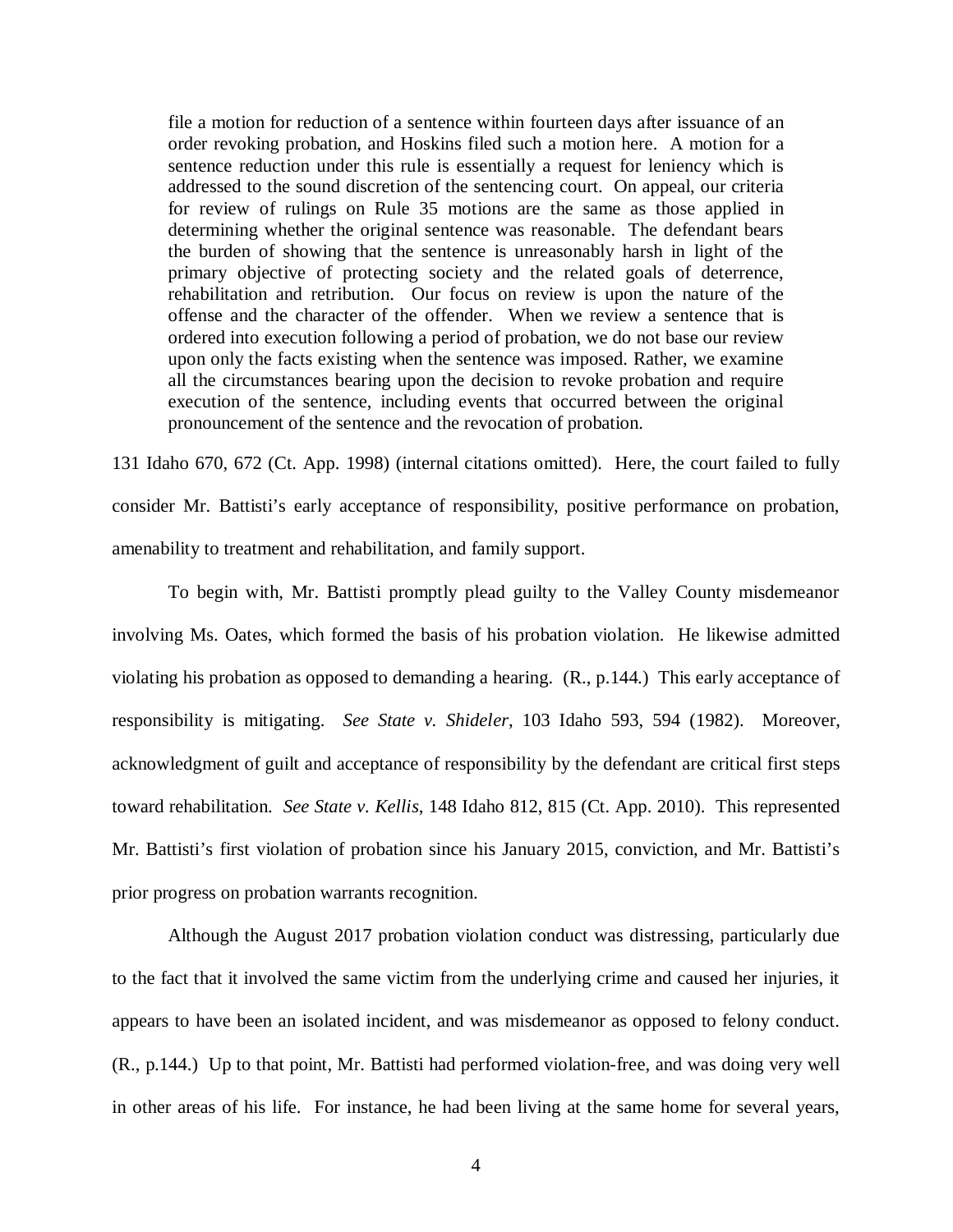and he was working for the Ada County Highway District. In fact, it was Mr. Battisti's understanding that his job would be held for him assuming he was released into the community. He had been on a low level of supervision, and there were no repeated concerns of alcohol use, outside of the probation incident. (Plea Tr., p.6, Ln.1 – p.7, Ls.1-24.) His probation officer corroborated this information in a report, noting Mr. Battisti's work with Battisti Custom Tile and Stone, and his second job at Ada County Highway District. (R., p.137). Outside of the new misdemeanor incident, he had not provided any positive drug or alcohol tests while on probation. (R., p.137.) He enrolled in MRT aftercare and domestic violence treatment and received all positive progress reports. Due to his compliance and low level of supervision up until the probation violation incident, his probation officer recommended only domestic battery treatment. (R., p.137.) There was no recommendation for incarceration or prison. (R., p.137.) Mr. Battisti also demonstrated major improvement during his rider, which bodes well for his ability to rehabilitate through some additional domestic battery treatment. (PSI, pp.2-7.)

Mr. Battisti performed very well during his rider in 2015. "Mr. Battisti came to the CRP program with a good attitude and a willingness to learn the information being presented. He has taken an honest approach to the program, not using justifying language, and opening up about some very personal issues. He acknowledged that he has a problems with addiction, relationships, and managing his anger. He assisted other inmates with their assignments and helped the counselor by giving constructive and insightful feedback." (PSI, p.7.) Mr. Battisti progressed through the SMART class, looking at his "negative core beliefs and how they affect his thoughts, behaviors, and overall situational outcome. He would then take a look at the same scenario with a more positive core belief and see how that changes the end result. He was able to write an apology letter to his girlfriend for the way he had manipulated and lied to her in the past.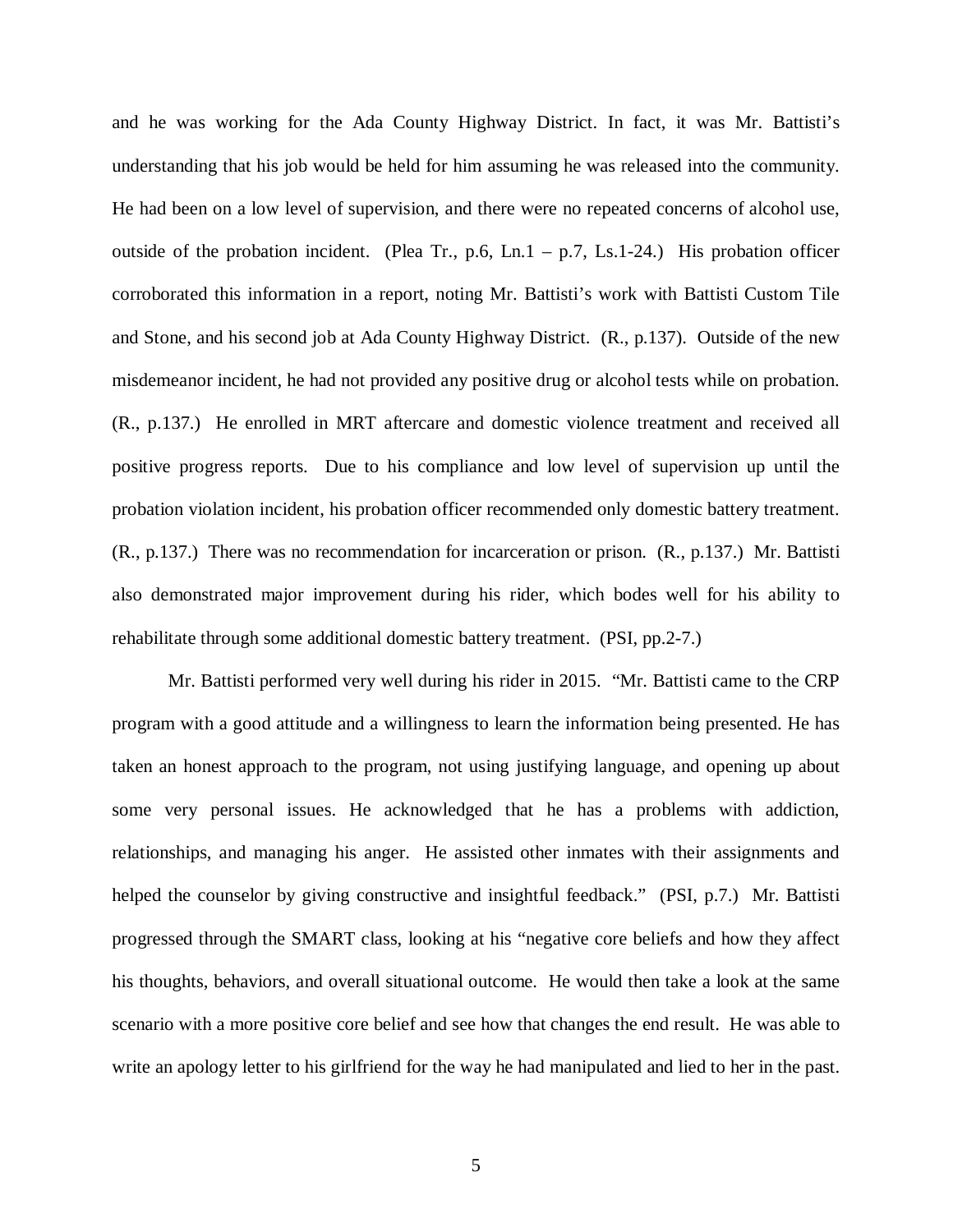. . " (PSI, p.4.) He was willing and successful in applying anger management strategies. During moral reconation therapy, Mr. Battisti had a positive attitude, a willingness to learn, and did well. (PSI, p.5.) These positive reports speak to Mr. Battisti's insight and ability to improve his behavior. Mr. Battisti is also willing to address his mental health issues. (PSI, p.86.)

Mr. Battisti suffers from mental illness and substance abuse, which can be mitigating. (PSI, p.86.) Courts have recognized that substance abuse can be a mitigating factor in sentencing. *State v. Nice*, 103 Idaho 89, 645 P.2d 323 (1982). It is appropriate for the district court to consider a defendant's mental health issues when making sentencing decisions. I.C. § 19-2523; *Hollon v. State*, 132 Idaho 573, 581 (1999). Dr. Beaver conducted a psychological evaluation in May 2007, diagnosing Mr. Battisti with alcohol abuse in early remission, Adjustment Disorder with Mixed Anxiety and Depressed Mood, Attention Deficit/Hyperactive Disorder, and Learning Disorder (non-verbal). At that time, Dr. Beaver indicated that Mr. Battisti was a low risk for anger-related incidents assuming alcohol abstinence. (PSI, p.148.) In 2015, Mr. Battisti's GAIN revealed a diagnosis of alcohol abuse and recurrent major depressive disorder. (PSI, p.86.) According to Mr. Battisti's recent probation report, he had been attending aftercare counseling, and was testing negative for drugs and alcohol. (R., p.137.) Thus, he was addressing his issues, outside of the isolated August incident. He also has strong employment capabilities.

A defendant's reliability and dedication as a working member of society is a factor which a district court should consider as part of the defendant's character. *State v. Baiz*, 120 Idaho 292, 293 (Ct. App. 1991); *see also State v. Hagerdorn*, 129 Idaho 155, 161 (Ct. App. 1996). Mr. Battisti completed high school and was proactive in taking several courses through the Idaho Department of Lands and Bureau of Land Management. (PSI, p.145.) He had his own tile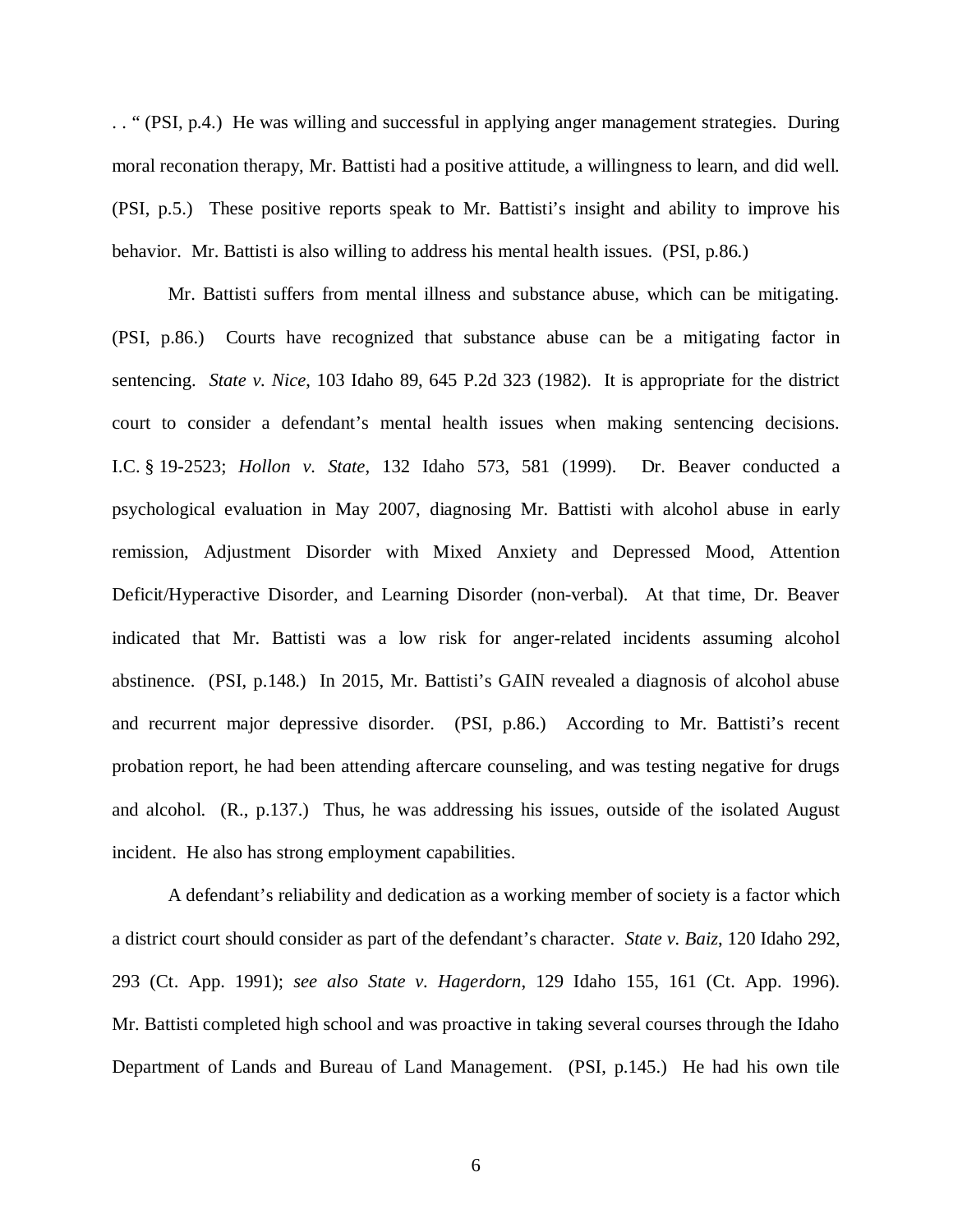cutting and setting business for several years. (PSI, p.145.) Mr. Battisti was also employed as a wildland fire fighter from 2001 until he was laid off in 2009. (PSI, p.146.) He previously documented numerous certificates of completion of courses and positive performance reports. (PSI, pp.236-262.) This demonstrates his ability to fulfill the financial obligations of his case.

Lastly, Mr. Battisti also reported a solid and stable private life, including family history. During Mr. Battisti's probation violation proceedings, his parents appeared in court. (Plea Tr., p.7, Ls.2-4.) He also has a strong support system through the Eagle Christian Church. (PSI, p.144.) During the 2014 sentencing hearing, Mr. Battisti's mother provided a positive reference. She described her son as compassionate and kind. When she was injured in 2014, she did not believe Mr. Battisti intentionally hurt her, nor did she believe incarceration was appropriate. (PSI, pp.184-185.) Mr. Battiti's brother, Kyle, described Mr. Battisti as a very close member of their family, who suffered from bi-polar disorder, who, when medicated, was doing great, and had endless potential. (PSI, pp.184-185.) His father, Roger Battisti, a former science teacher, coach and military man, wrote the court, stating, "Mitch needs to make some changes in his life and the classes etc. should help. I don't envy the decision and responsibility you have as a judge. Thank you for your part in shaping lives of victims and the convicted as well as making Boise safer and fair. . . . We will continue to support Mitch with wisdom, love, and some financial needs as we are able. . . . (PSI, pp.231-232.) His parents' attendance in the most recent incident affirms their continued support.

Based upon all of these mitigating factors, Mr. Battisti's probation should have been reinstated. The court abused its discretion in revoking the same because it was not reasonable in light of mitigating circumstances. "Reasonableness is a fundamental requirement in the exercise of sentencing discretion." *State v. Kingsley*, 99 Idaho 868, 869, 590 P.2d 1014, 1015 (1979).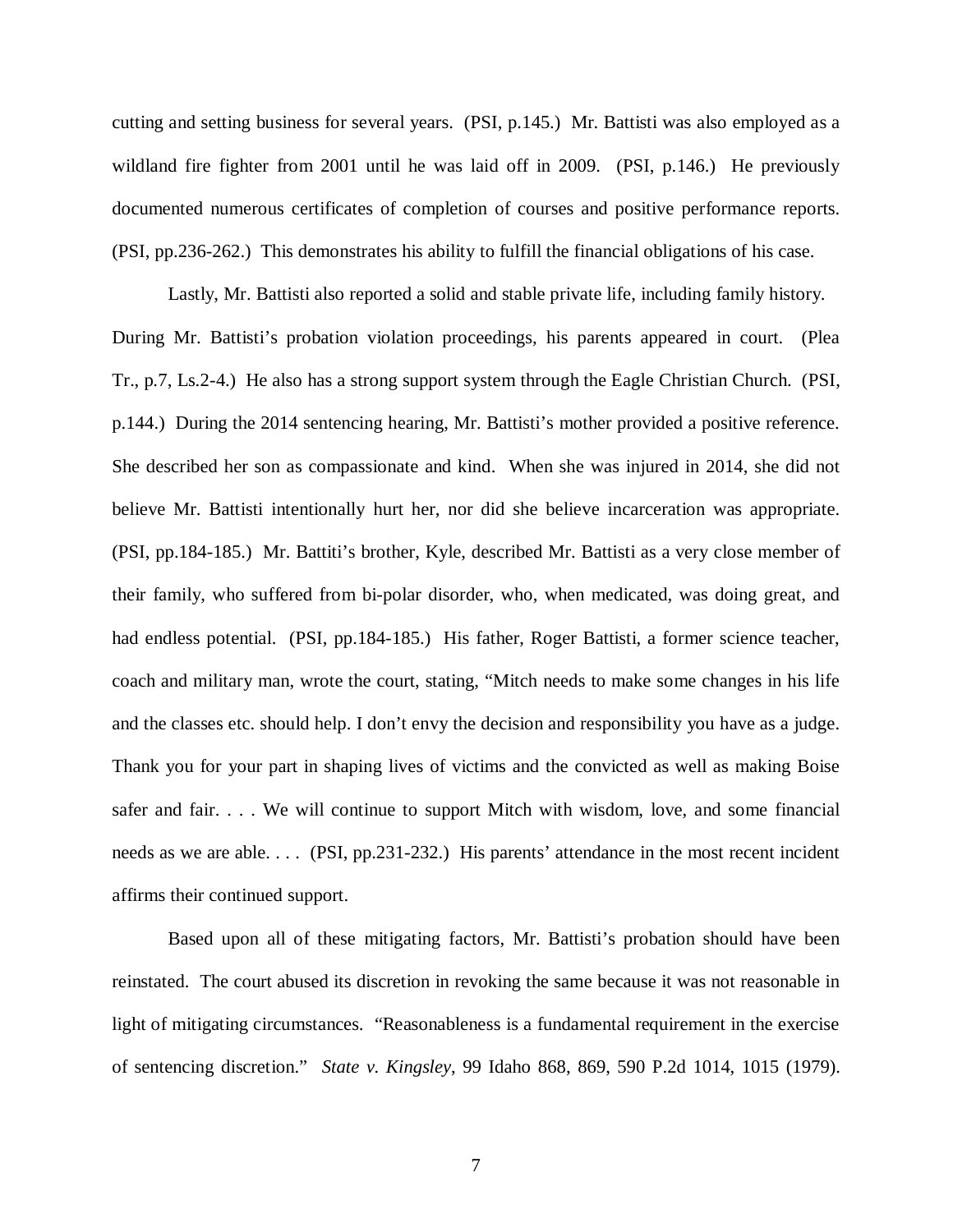Unless it appears that confinement was necessary "to accomplish the primary objective of protecting society and to achieve any or all of the related goals of deterrence, rehabilitation or retribution applicable to a given case, a sentence is unreasonable." *State v. Toohill*, 103 Idaho 565, 568 (Ct. App. 1982). Here, Mr. Battisti had made significant progress and probation – he had a stable home and job and had gone a substantial amount of time without sings of alcohol use or misconduct. Albeit he did engage in deplorable activity in August 2017, this incident, when contrasted to his progress, appears isolated. Moreover, his own probation officer recommended not incarceration but rather more treatment due to otherwise compliant behavior. Therefore, when the court refused to place Mr. Battisti back on probation with a less severe sanction than prison, it imposed an excessive penalty beyond its discretion.

### **CONCLUSION**

For the reasons set forth above, Mr. Battisti respectfully requests this Court vacate the district court's order revoking his probation, and remand the case to the district court with an instruction that he be returned to probation.

DATED this 27<sup>th</sup> day of March, 2018.

 $\sqrt{s/}$ 

LARA E. ANDERSON Deputy State Appellate Public Defender